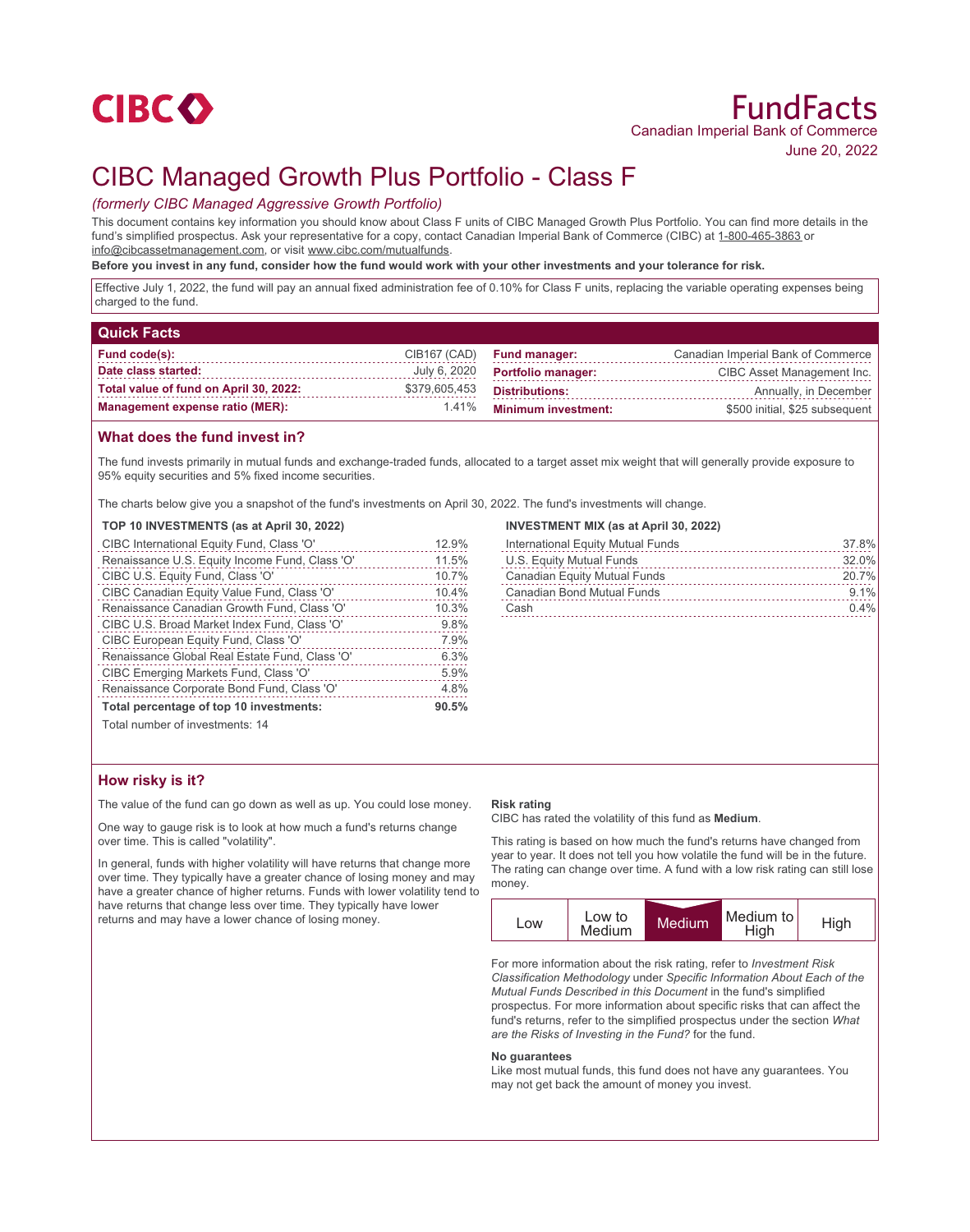# **How has the fund performed?**

This section tells you how Class F units of the fund have performed over the past year. Returns are after expenses have been deducted. These expenses reduce the fund's returns.

#### **YEAR-BY-YEAR RETURNS**

This chart shows how Class F units of the fund performed in the past calendar year. The range of returns and change from year to year can help you assess how risky the fund has been in the past. It does not tell you how the fund will perform in the future.

| 30%                  |  |  |
|----------------------|--|--|
|                      |  |  |
| 25%<br>20%           |  |  |
| 14.4<br>15%          |  |  |
| $10\%$<br>5%         |  |  |
|                      |  |  |
| $0\%$<br>-5%<br>-10% |  |  |
|                      |  |  |
| $-15%$               |  |  |
| 2021                 |  |  |

## **BEST AND WORST 3-MONTH RETURNS**

This table shows the best and worst returns for Class F units of the fund in a 3-month period over the past calendar year. The best and worst 3-month returns could be higher or lower in the future. Consider how much of a loss you could afford to take in a short period of time.

|                     |          | Return 3 months ending | If you invested \$1,000 at the beginning of the period |
|---------------------|----------|------------------------|--------------------------------------------------------|
| <b>Best return</b>  | $6.9\%$  | August 31, 2021        | Your investment would rise to \$1,069                  |
| <b>Worst return</b> | $-1.6\%$ | November 30, 2021      | Your investment would drop to \$984                    |

#### **AVERAGE RETURN**

The annual compounded return of Class F units of the fund since July 6, 2020 was 8.5%. If you had invested \$1,000 in the fund on July 6, 2020, your investment would be worth \$1,159 as at April 30, 2022.

| Who is this fund for?                                                                               | A word about tax                                                                                                                                                                                                                                                                                     |  |
|-----------------------------------------------------------------------------------------------------|------------------------------------------------------------------------------------------------------------------------------------------------------------------------------------------------------------------------------------------------------------------------------------------------------|--|
| Investors who:<br>• are seeking long-term capital growth; and<br>• are investing for the long term. | In general, you will have to pay income tax on any money you make on a<br>fund. How much you pay depends on the tax laws where you live and<br>whether or not you hold the fund in a registered plan such as a<br>Registered Retirement Savings Plan (RRSP) or a Tax-Free Savings<br>Account (TFSA). |  |
|                                                                                                     | Keep in mind that if you hold your fund in a non-registered plan, fund<br>distributions are included in your taxable income, whether you receive<br>them in cash or have them reinvested.                                                                                                            |  |

## **How much does it cost?**

The following tables show the fees and expenses you could pay to buy, own, and sell Class F units of the fund. The fees and expenses - including any commissions - can vary among classes of a fund and among funds. Higher commissions can influence representatives to recommend one investment over another. Ask about other funds and investments that may be suitable for you at a lower cost.

### **1. SALES CHARGES**

There are no sales charges payable when you buy, switch, or sell Class F units of the fund.